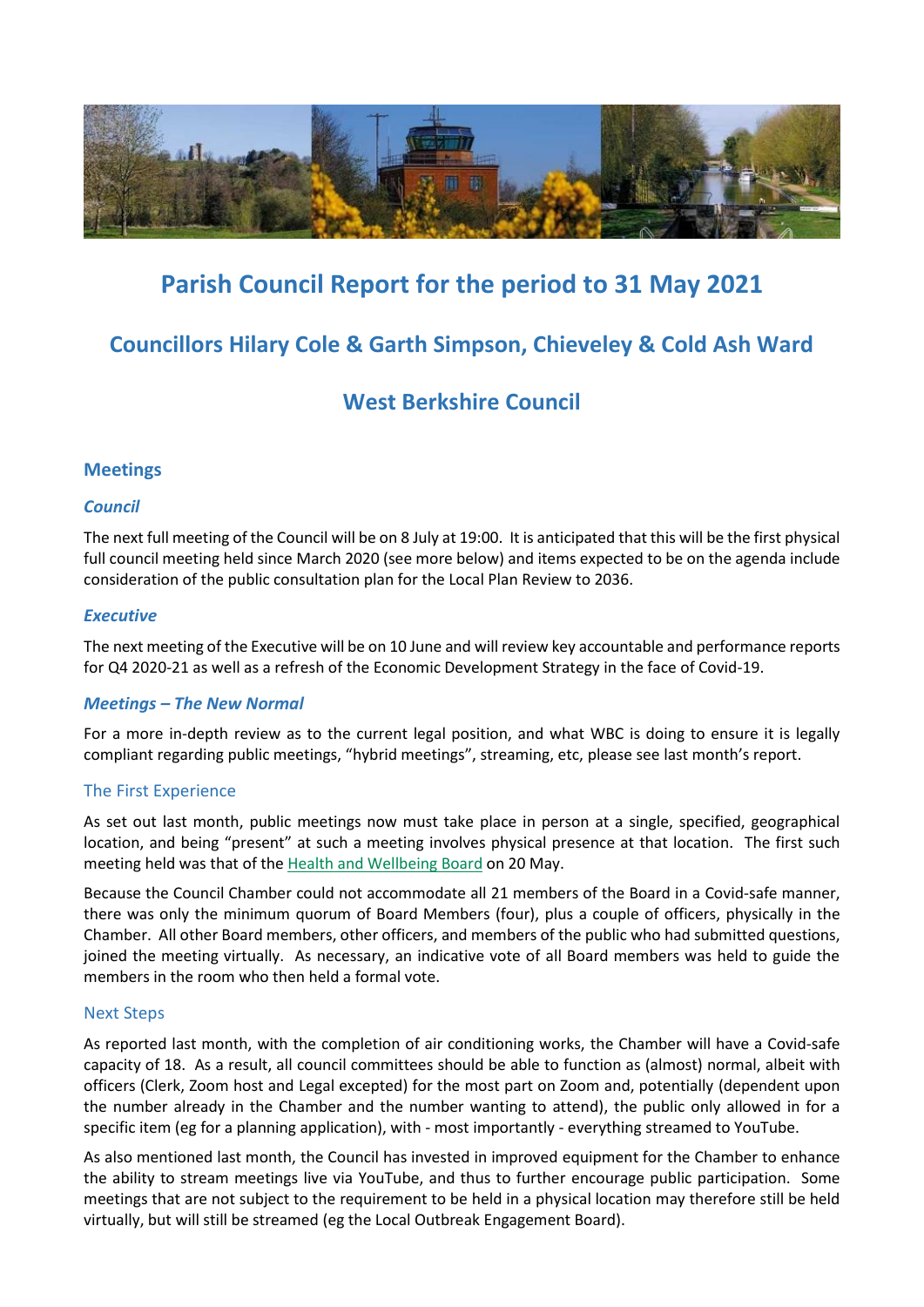### Covid measures

The Council is responsible for ensuring that meetings are conducted safely and follow public health guidance regarding health, hygiene and social distancing.

All persons attending a meeting must:

- sign in to the meeting and certify that:
	- $\triangleright$  they do not have any Covid symptoms;
	- $\triangleright$  they have received a negative Lateral Flow Device (LFD) test (see more below Community Testing) or Polymerase Chain Reaction (PCR) test result within the last 24 hours;
	- $\triangleright$  no member of their household has tested positive for Covid within the last ten days;
	- $\triangleright$  they, nor any member of their household, have been told to self-isolate.
- sign in to the NHS app via the NHS Test & Trace QR code located in reception;
- wear a face covering when in the building, unless they are seated in the meeting or have a face covering exemption due to age, health or another condition;
- observe two metre social distancing where possible;
- where two metre social distancing is not possible:
	- $\triangleright$  observe at least one metre social distancing, with additional measures such as plastic screens; and
	- $\triangleright$  wear a face covering at all times, unless speaking in the meeting (to assist anyone who is lip reading);
- avoid physical contact such as hand-shakes etc;
- avoid sharing pens, documents and other objects;
- use hand sanitiser when entering and before leaving the buildings and any meeting rooms;
- abide by any signage or seating plans to help maintain social distancing.

# **Covid-19**

# *Supporting Communities*

As anyone who watched the Health and Wellbeing Board meeting on 20 May, referenced above, will know, we have stood down the Community Hub Core Group (to be stood up again if needed) and the Community Hub contact number will be subsumed into the WBC Contact Centre operation in a few weeks, with support given to ensure that Covid enquiries are handled appropriately.

This is alongside the development of the new "Community Alliance" (working title) to take up (in part) and build upon the good links and established liaison/communication lines with Parish and Town Councils and local community volunteer groups.

A reminder that some of the WBC activities during the pandemic are highlighted in a [booklet](https://www.westberks.gov.uk/media/50426/Covid-19-Supporting-Our-Communities-e-booklet/pdf/Covid_19_Supporting_Our_Communities_FINAL.pdf) prepared by the Council's communications team.

# *The Roadmap Out Of Lockdown*



17 May saw the third step on the roadmap out of lockdown. Most restrictions on meeting others outdoors have been lifted, and indoors the Rule of Six, or two households, applies. This provides some respite for the hospitality industry which has been adversely impacted to reopen albeit still with constraints.

Whether all (or at least most?) restrictions will be lifted on 21 June remains to be seen, with HMG currently watching the spread of the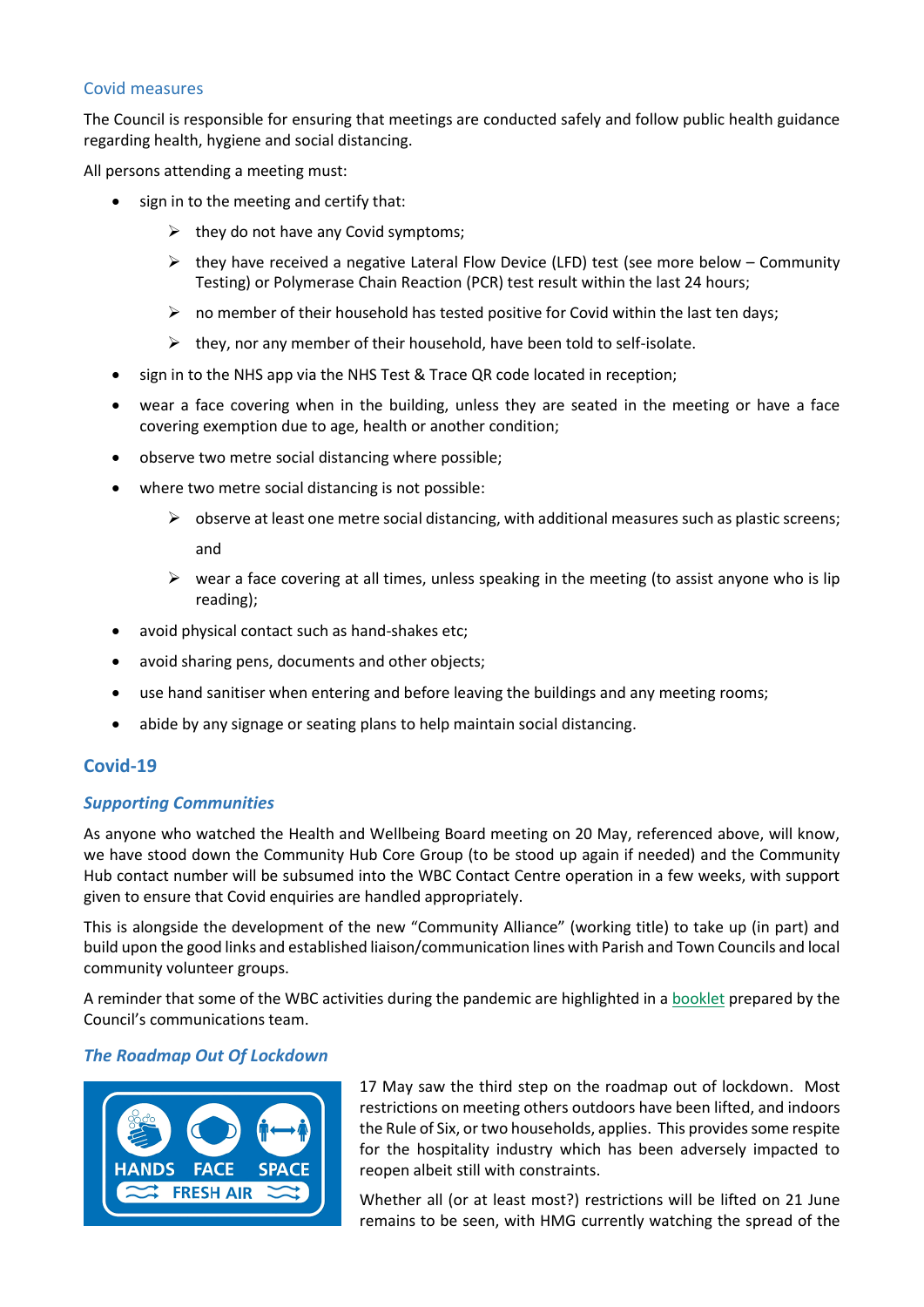Indian variant carefully and gathering data on the effectiveness of the vaccines in preventing further spikes in admissions to hospital.

Further information about the easing of lockdown can be found in the [Four Step](https://www.gov.uk/government/publications/covid-19-response-spring-2021) Plan.

# *Local Infection Rates*

At the time of writing the rolling weekly rate in West Berkshire is around 34 cases per 100,000, which (as was discussed in some detail at LOEB) is an increase over recent weeks. Our Public Health team is monitoring this carefully and tell us this is reflected in the small number of isolated cases which have arisen mostly within the school setting. It is reassuring to note that there has been no significant increase in hospital admission or deaths and children are rarely seriously unwell from the virus.



As previously referred to, local Covid information about daily reported cases in the district (and across Berkshire), and the weekly per 100,000 rate (one of the principal factors in any decision making), can be accessed from Berkshire Public Health [website.](http://www.berkshirepublichealth.co.uk/)

### *Local Outbreak Engagement Board*



LOEB continues to meet fortnightly and examine underlying trends. At its last meeting reference was made to the increase in cases of Covid as reflected above. The Board also heard from Greenham Trust about *Surviving to Thriving* and the *Community Physical Activity Fund* (more

below). LOEB will continue to meet for at least a few more weeks and these public meetings can be viewed on the WB[C YouTube](http://info.westberks.gov.uk/youtube) channel.

# *Vaccinations – National Position*

This is an ever changing landscape with, at the time of writing, anyone aged 30 or over (or who will be 30 by 1 July) able to book their Covid-19 vaccine appointment.

The direct booking system can also be used as the NHS calls further age groups forward for vaccination (and see below).

Weekly reports on the vaccine rollout are being published by NHS [here,](https://www.england.nhs.uk/statistics/statistical-work-areas/covid-19-vaccinations/) giving data at an Integrated Care System (ICS) level – in our case at the level of the Buckinghamshire, Oxfordshire and Berkshire West ("BOB") ICS. Additionally, Government data can be foun[d here.](https://coronavirus.data.gov.uk/details/vaccinations)

# *Vaccinations – Local Position*

It has been reported that a coronavirus vaccination clinic has been launched by Ascent Healthcare in the Kennet Centre in Newbury to take over the local vaccination drive in the centre and west of the district as the Newbury Racecourse site winds down services over the coming months, with booking online using the NHS booking system (ie the national service as opposed to the GP-led service that existed at the Racecourse).

# *Community testing in Newbury*

The Highwood Copse Primary School Testing Site in Newbury closed permanently last week (25 May) and a mobile community testing site has opened at Newbury Library Car Park (Wharf).

Residents can either have a lateral flow device test\* or collect lateral flow home testing kits from this new mobile testing site. There will be no appointment system and the site will operate on Monday, Tuesday, Thursday, Friday and Saturday (closed on Wednesdays and Sundays).

\*Lateral flow tests are free, rapid Covid-19 tests that everyone without Covid-19 symptoms is encouraged to take twice a week, 3-4 days apart. This is to help stop the spread of the coronavirus.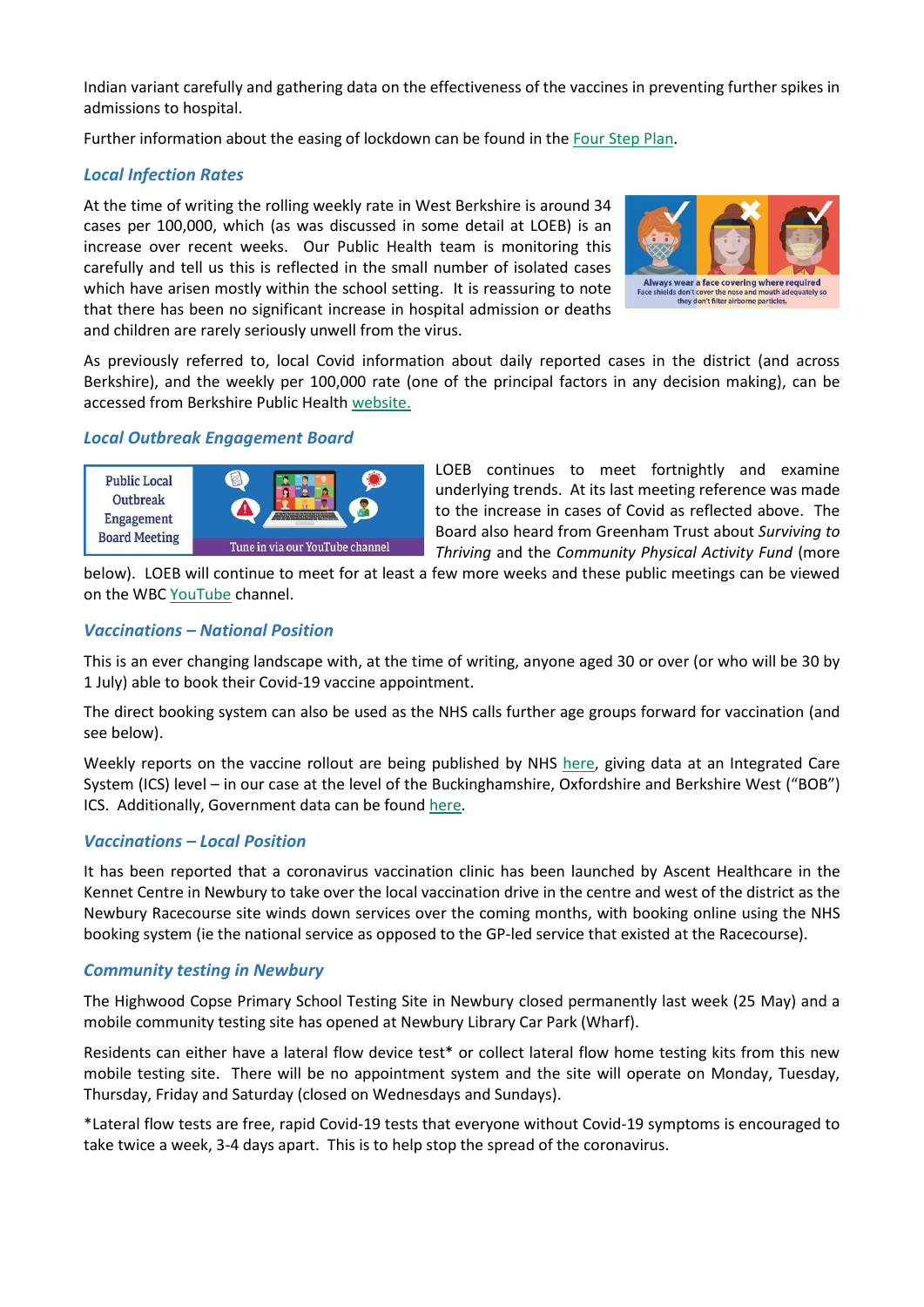### *Community Testing - free home test kits*

Rapid widespread testing – also known as lateral flow testing or community testing - is a key tool in the fight against Coronavirus. Lateral flow testing can identify people who are asymptomatic and may be spreading the virus without knowing it (and is only to be used by people who don't have coronavirus symptoms).

Free home testing kits can be collected from our community testing centres, our mobile collect van (see below), and participating pharmacies – for more see [here.](https://info.westberks.gov.uk/lateralflowtesting)

Using this method for twice-weekly testing in the months ahead can help us all get back to normal.

### *West Berkshire Mobile Community Collect*



WBC are distributing lateral flow device testing home kits across the district with an [Updated timetable.](https://info.westberks.gov.uk/lateralflowtesting%23Community%20Collect)

West Berkshire Mobile Community Collect is in operation from Monday to Friday, with a different specified route around the district each day.

### *Coronavirus Information on the WBC Website*

The Council keeps up to date information for residents and businesses on the [website.](https://info.westberks.gov.uk/coronavirus-support)

### *Community Support Hub*

The WBC [support hub](https://info.westberks.gov.uk/supporthub) can still be contacted on 01635 503579 if needed.

# **Adult Social Care**

### *Care Home Visiting Protocol*

Th[e Care Home Visitors Protocol](https://www.westberks.gov.uk/media/49075/Care-Home-visitors-protocol/pdf/ASC_Care_Home_visitors_protocol_V_5.0_April_2021_MB.pdf?m=637546292467500000) has been revised again - the principal change allows up to five named visitors, plus babies and young children under the age of two years old, by permission of the care home manager.

# **Local Economy**

### *Support for Businesses*

WBC is launching a new grant scheme designed to drive footfall in our high streets and shopping areas, and support our visitor economy this summer.

Businesses are invited to apply for Welcome Back Business Grants of £1k to £10k to be



used to implement temporary changes or host celebratory events that will allow them to welcome additional visitors and encourage new footfall.

Some examples of what could be funded are: temporary tables and chairs that allow a business to seat additional visitors, gazebos to make use of outdoor space, or event activities that attract customers and celebrate reopening.

#### [Read more and apply for a Welcome Back Business Grant here.](https://info.westberks.gov.uk/welcome-back-business-grants)

The deadline for applications is 21 June, but proposals will be reviewed on a rolling basis and WBC aims to respond to everyone by 2 July.

# **Education**

### *Community Education Fund applications open until 7 June*

The Community Education Fund provides funding for projects or courses that focus on widening participation in education for adults aged 19+ and families living in West Berkshire. A variety of projects are fundable, ranging from employability to skills training to health and wellbeing, and they can range from a single day to weeks in length.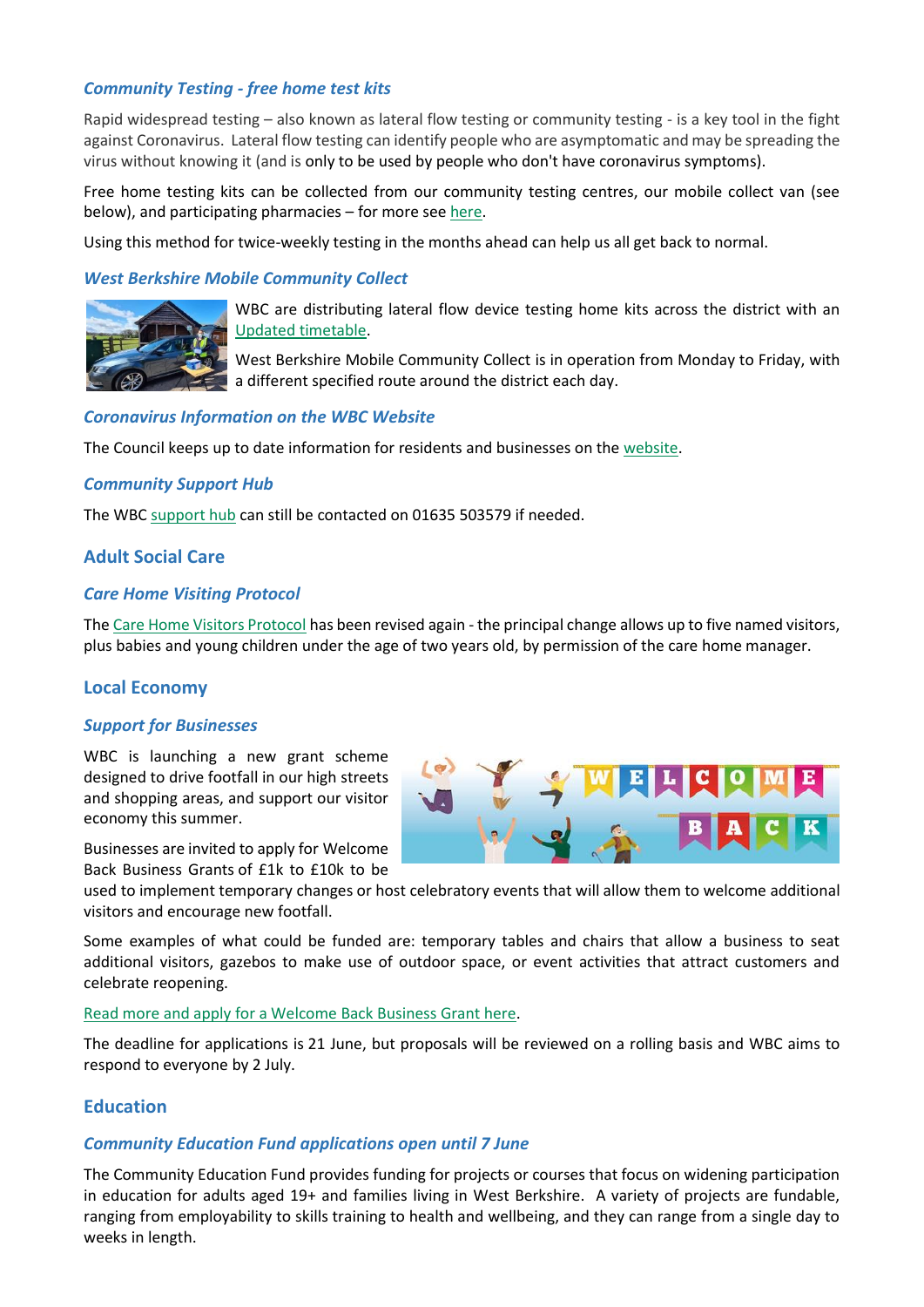Any organisation that provides education and training opportunities can bid for funding for their proposal, up to a maximum of £10k. This includes colleges, training companies, voluntary organisations, charities, housing associations, community groups, schools and nurseries.

West Berkshire Council is accepting applications for funding until next week (17:00 on Monday 7 June) – for more, and to make an application, see [Community Education Fund.](https://info.westberks.gov.uk/cef)

# *Active Walking and Cycling Proposals*

WBC is committed to encouraging active travel by introducing more walking and cycling opportunities throughout the district and is taking action to help the public safely make walking or cycling trips part of their daily travel choices. To have a say on various smallscheme proposals, help improve facilities and grow walking and cycling opportunities in West Berkshire, please go to Have Your Say Today - [West Berks AT Schemes](https://westberksatschemes.commonplace.is/) (by Friday 2 July).

# **Environment**

Sign up to the WBC [Environment](http://protect-eu.mimecast.com/s/sjFsCOyk9SA48VVskawrC?domain=track.vuelio.uk.com) Newsletter to keep up to date with up to date with progress on the Environment Strategy.

# *Great British Spring Clean campaign*

In the past 12 months, many people have relied on their local parks and open spaces as somewhere to escape to, to exercise and to play.

WBC has pledged its support for Keep Britain Tidy's annual campaign and is asking all residents to do their bit and clear up the litter that can blight these places, as part of the Great British Spring Clean.

The campaign, which runs until 13 June, calls on the public to pledge to clean-up and help the charity achieve a million miles of litter-picking.

This year's campaign comes as the charity has reported a massive increase in the number of people who have started litter-picking during the various lockdowns. It has seen the number of #LitterHeroes grow by a third in less than 12 months.

If you are organising a community clean-up event for The Great British Spring Clean, WBC can provide [litter](http://protect-eu.mimecast.com/s/RPePCrR57UApYOVu7oO9y?domain=track.vuelio.uk.com)[picking equipment](http://protect-eu.mimecast.com/s/RPePCrR57UApYOVu7oO9y?domain=track.vuelio.uk.com) to help you carry out your event. Please give as much notice as possible when requesting equipment and wait for confirmation before you advertise your event as equipment may not be available due to popular demand.

The Great British Spring Clean, now in its sixth year, brings together individuals, community organisations, businesses and councils to make a difference to their local environment. In 2019, more than half a million #LitterHeroes collected just under a million bags of litter, weighing around 4,308 tons.

# **Health and Wellbeing**

# *Surviving to Thriving*

As mentioned at LOEB, WBC and Greenham Trust have jointly set up a £200k 'Surviving to Thriving' fund to enable voluntary and community sector organisations in West Berkshire to apply for grants to fund projects aimed at helping improve the mental health and wellbeing of local residents impacted by Covid-19. The initiative means that smaller organisations have the opportunity to apply for funds to eg carry out their activities (possibly online), make one-off purchases or finance new initiatives. To date £93k has been awarded to 13 organisations and further applications have been received (but more are welcome).

Grants of £500 to £30k will be awarded for successful applications, with grant requests being made via [The](http://www.thegoodexchange.com/)  [Good Exchange](http://www.thegoodexchange.com/) (Greenham Trust's online funding and fundraising platform). Applications will be reviewed weekly so organisations are encouraged to apply as soon as possible.



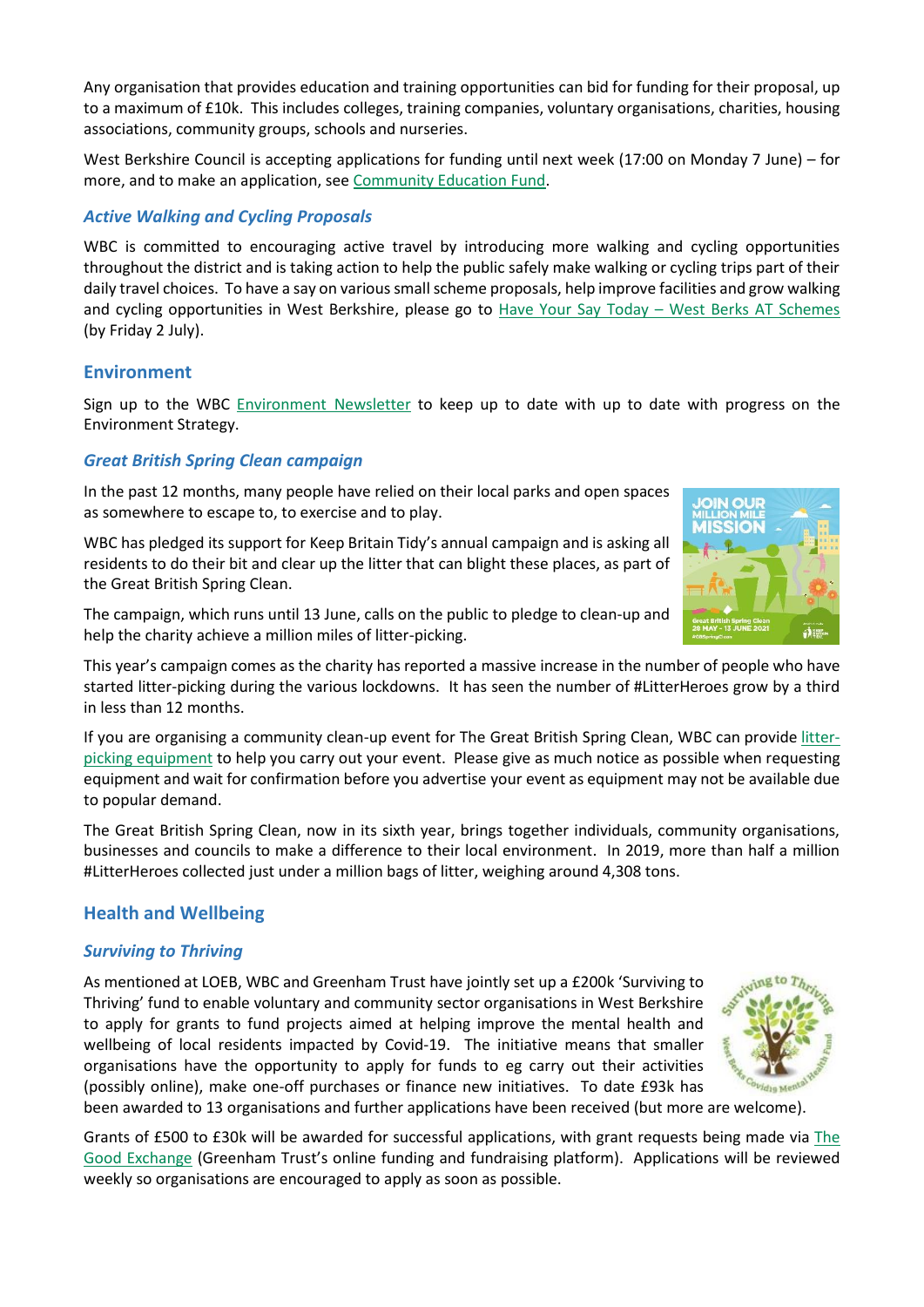### *Community Physical Activity Fund relaunch*

The Community Physical Activity Fund is about to be relaunched - a joint venture with Greenham Trust seeking bids from community groups, charities, schools, etc to promote physical activity, particularly in the most deprived LSOAs (Lower Layer Super Output Area - census data areas with a mean population of 1,500). More next time.

### *Walking for Health*

The WBC Walking for Health scheme offers regular, led, walks for people of all abilities. The walking groups are friendly, welcoming and empowering, and a great opportunity to explore the outdoors, discover new places and meet new people. Specially trained volunteers are on hand to provide encouragement, support and make sure no one gets left behind.

It's easy to start walking. Walks are free and easy, ranging from 30 to 90 minutes, so they can easily be fitted in as part of your everyday routine. Some walks stop for coffee afterwards in a nearby cafe, a good opportunity to socialise and relax after the walk. For more information, please visit [Walking](https://www.walkingforhealth.org.uk/) for Health.

### Interested in volunteering as a Walk Leader?

As a volunteer Walk Leader you would be helping people in your community to get active and healthy, providing vital support that they otherwise might not get. As well as ensuring walks are friendly, safe and well run, Walk Leaders are also ambassadors showing people that walking can make a big difference to their lives. To find out how to become a volunteer walk leader, contact [Paul Graham.](mailto:Paul.Graham1@westberks.gov.uk?subject=Walking%20for%20Health)

### *Local Heritage Walks*

West Berkshire has a wealth of heritage ranging from early prehistoric finds to remnants of the Cold War – these can be seen as archaeological sites, historic buildings and even the landscapes around us. These heritage assets make up the historic environment of the District, which can be enjoyed by residents and visitors alike.

These walks offer an opportunity to explore our local heritage as it exists in the landscape today and to gain a real sense of our past, while also keeping fit!

The walks are available [here](https://www.westberkshireheritage.org/local-heritage/heritage-walks) to download as pdfs, and include directions, a route map, description of heritage points of interest and links to where you can find out more.

### Heritage Walking Trail - Second World War, Newbury

This trail was created in collaboration with Greenham Common Control Tower to commemorate the 75th anniversary of VE Day in 2020 but it has evolved into a general memory trail of people, events and locations, around Newbury, from the Second World War era.

This walking trail is approximately 2.7 miles in length; it starts from the West Berkshire Museum (Wharf Street) and ends at Newtown Road Cemetery. It shows the location of significant sites in Newbury, and outlines their relevance to the Second World War.

Hard copy trail leaflets can be collected from [West Berkshire Museum](https://www.westberkshireheritage.org/plan-your-visit) or [Greenham Common Control](https://www.greenhamtower.org.uk/)  [Tower](https://www.greenhamtower.org.uk/) (click the links to check for opening hours).

### *Run Together*

If you're new to running, or just out of practice, there are a number of running groups especially for beginners in West Berkshire to help you get off on the right foot. These are organised in partnership with [RunTogether.](https://groups.runtogether.co.uk/runtogetherwestberks#_ga=1.255050312.1701502646.1484562363)

The weekly sessions on offer are fun, friendly, and free of charge, taking place in parklands and open spaces. They're suitable for complete beginners or those who've been inactive for a while - you just need to wear some comfortable clothing and trainers to join in.

Qualified run leaders lead a short run and are on hand in each session to offer advice, support and feedback, so you can progress whilst they help you adopt the best technique for success. The West Berkshire [Run](https://info.westberks.gov.uk/CHttpHandler.ashx?id=38845&p=0)  [Together timetable](https://info.westberks.gov.uk/CHttpHandler.ashx?id=38845&p=0) has details of where groups meet or you can sign up online at [Run Together West Berkshire](https://groups.runtogether.co.uk/runtogetherwestberks#_ga=1.255050312.1701502646.1484562363) (you will need to complete a Health Survey online prior to joining a session).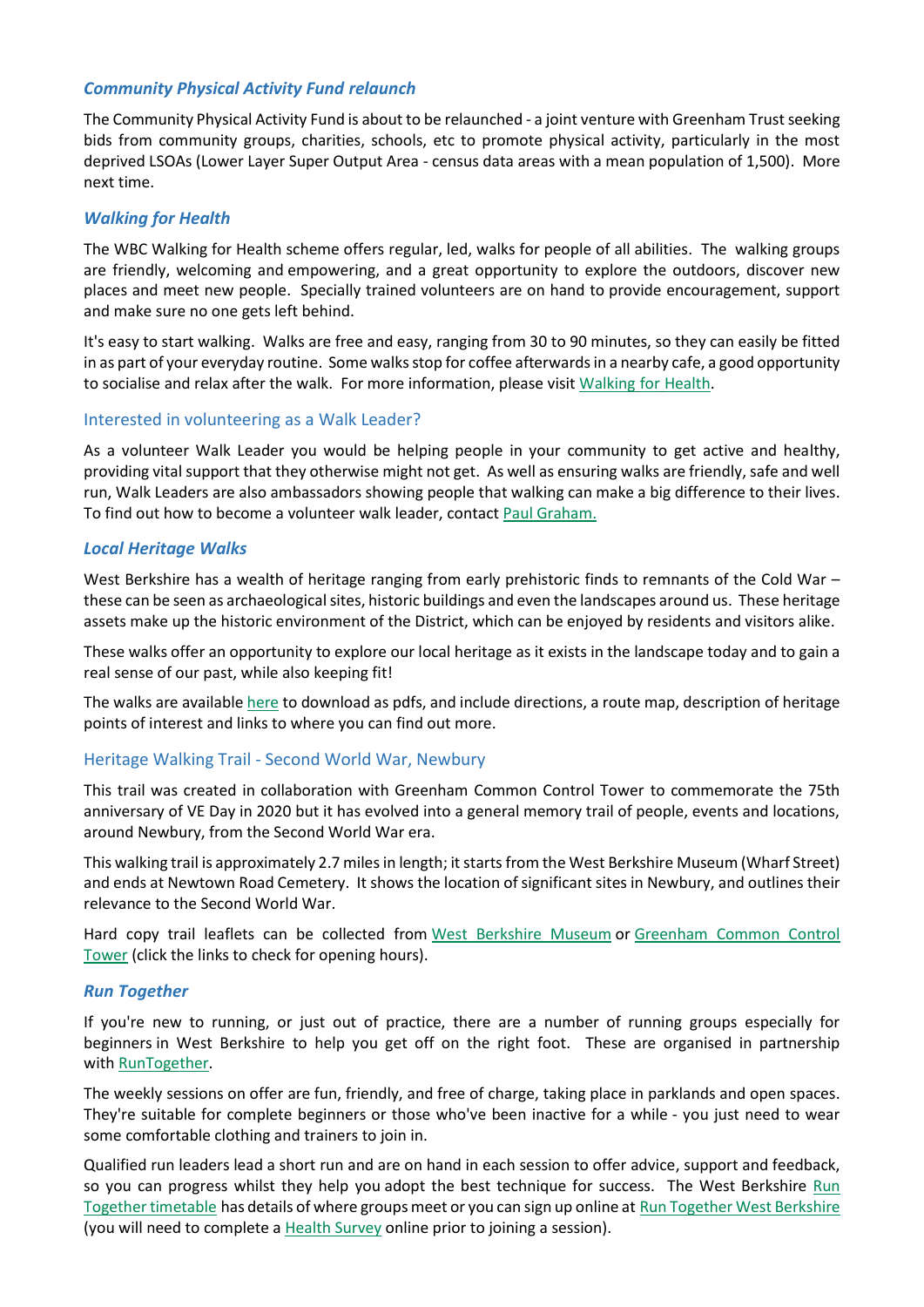The sessions are a great opportunity to meet new people, make friends and enjoy the outdoors whilst improving your fitness. Running can help you lose weight as part of a healthy eating programme – the [Eat 4](http://www.eat-4-health.co.uk/)  [Health website](http://www.eat-4-health.co.uk/) page has further details of free weight management programmes in West Berkshire.

### *Be Active - Green Bags Scheme*

Green Bags containing sports and activity equipment for all ages, abilities and tastes are available to hire at locations across West Berkshire.

They're a fun, and free, way to be active outdoors and make use of West Berkshire's parks and open spaces.

The bags include equipment for kwik cricket, badminton, rugby, hockey, rounders, football, frisbee and skipping, and can be hired by visiting, joining or getting in touch with the groups below:

- [Beech Hill Parish Council](http://www.beechhillvillage.co.uk/)
- [Northcroft Leisure Centre](https://info.westberks.gov.uk/article/29119/Northcroft-Leisure-Centre)
- [West Berkshire Mencap](http://www.wbmencap.org/)
- **•** [Berkshire Youth SPLAT Activity Sessions](http://www.berkshireyouth.co.uk/whats-on/activities)
- **•** [Shaw House](http://info.westberks.gov.uk/shawhouse)
- [Run Together West Berkshire](https://info.westberks.gov.uk/runtogether)

# **Leisure and Culture**

### *Shaw House*

Shaw House will be reopening to the public every weekend and school holiday until Sunday 26 September. For all events at Shaw House se[e West Berkshire Heritage Events.](https://booking.westberks.gov.uk/heritage_events.html)

# Open Air Sculpture Exhibition

Between 11:00 and 16:00 until Sunday 27 June, the Orangery Lawn at Shaw House will be transformed into a free open air sculpture exhibition where you can discover artworks by acclaimed sculptors in the grounds of this lovely historic setting.

- Monday to Friday: Visitors will have access to the grounds only, although toilets will be available.
- Weekends: The House and grounds will be available. The shop and café will be open. The café will be running a take-out service.

Sculptures will be well spaced apart to allow social distancing in the grounds. All works on display will be available for purchase.

There is no need to book and dogs on leads are very welcome.

For more information about the exhibiting artists and their work please visit [alteredstatessculptures.co.uk.](http://www.alteredstatessculptures.co.uk/)

### Dressed for Shaw

Discover the history of Shaw House through an exhibition of period dress. Follow the trail through the House to see each handmade replica costumes and explore the changing fashions of the last 400 years. Admire the farthingales of the 1580's, the breeches of the 1640's, frills of the 1730's and the weathered wool of the 19th century.

This Exhibition is a wonderful visual display for everyone to enjoy; there will be interactive activities for younger visitors and detailed information booklets to purchase for those who want to learn more about Dressed For Shaw.

The event runs at weekends and school holidays until Sunday 26 September.

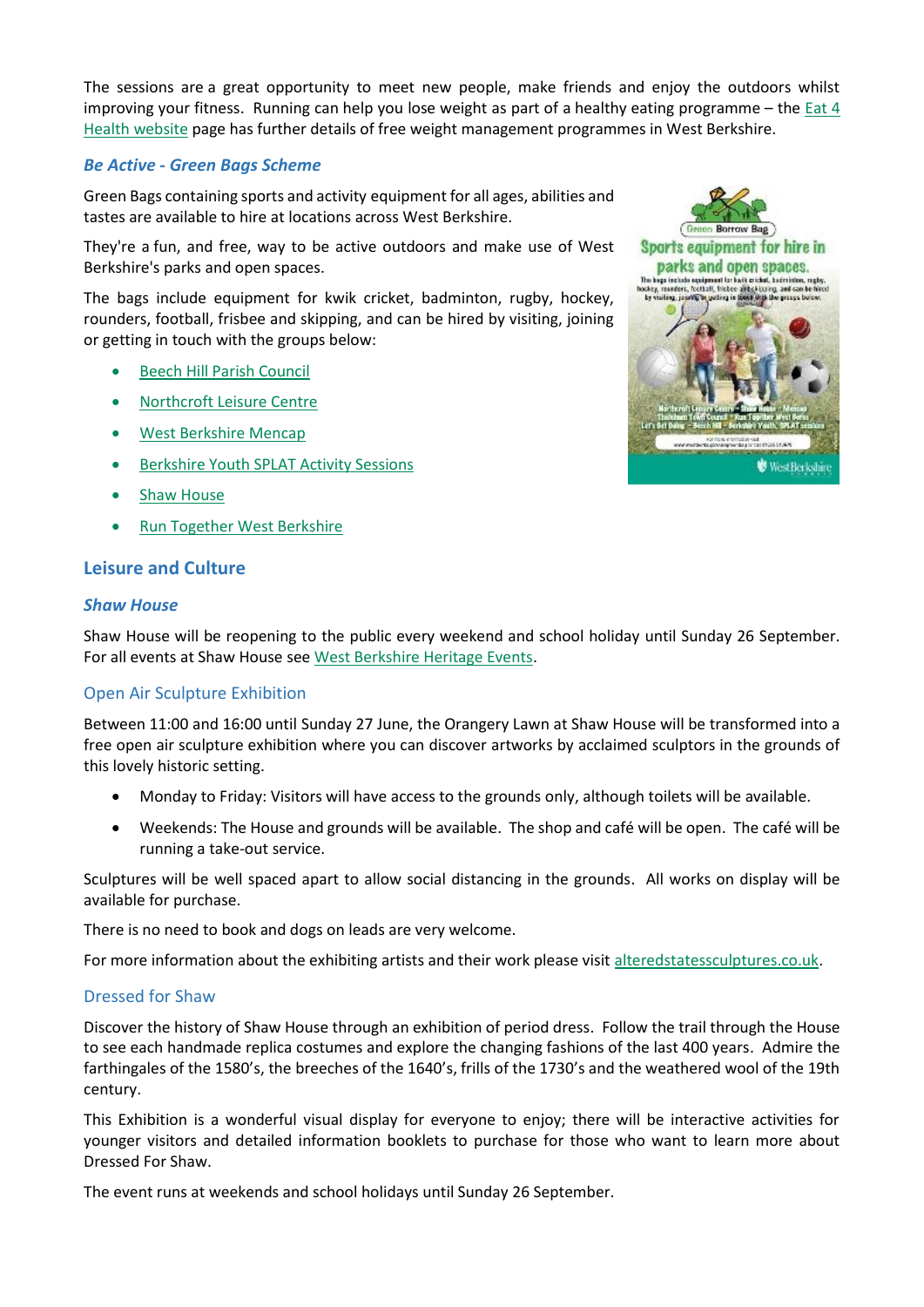### *West Berkshire Museum*

The Museum is now open every Wednesday - Saturday 10:00 to 16:00 and has wide collections of material used in exhibitions, educational activities, research and community projects, helping people to engage with their own individual and community history as well as that of West Berkshire.

As well as a wide range of material in the museum's collections covering art, science and history and culture, there are internationally important finds from the Mesolithic period of the Stone Age and nationally important collections of Egyptology and material from the English Civil War.

### *Libraries*

The WBC Library Service has a wide range of exciting activities for all ages and abilities, including regular rhymetimes and storytimes, art and craft sessions, language cafes and LEGO and Code Clubs, as well as family history and IT help sessions, occasional talks and other special events. Visit the [West Berkshire Heritage](https://booking.westberks.gov.uk/heritage_events.html)  [website](https://booking.westberks.gov.uk/heritage_events.html) to find out what is happening near you.

There are a number of [library book groups-](https://info.westberks.gov.uk/CHttpHandler.ashx?id=36852&p=0) these are free to join and new members are always welcome. The service can also help new groups to set up (registered with a local library) allowing such groups to [borrow](https://info.westberks.gov.uk/CHttpHandler.ashx?id=36850&p=0)  [sets](https://info.westberks.gov.uk/CHttpHandler.ashx?id=36850&p=0) of ten copies and [reserve sets online.](https://info.westberks.gov.uk/CHttpHandler.ashx?id=36851&p=0) The [list of book group sets](https://info.westberks.gov.uk/CHttpHandler.ashx?id=42626&p=0) is updated regularly and details of current book group sets appear on the [library catalogue.](https://westberks.spydus.co.uk/cgi-bin/spydus.exe/MSGTRN/WPAC/HOME)

# **Communities**

### *Safer Streets Champion*

Street harassment is harassment in public areas such as streets, shopping centres, public open spaces and public transport. Street harassment can involve sexual harassment, including unwanted sexualised comments, provocative gestures or even being subjected to indecent exposure or touching by strangers.

WBC has created the Safer Streets Champion role in response to the recent spotlight on such harassment, following the murder of Sarah Everard in London at the beginning of March.

West Berkshire has a low rate of violent and sexual crime (below the national and regional average), but the Council wants people to feel safe, as well as be safe, when they go out.

The Safer Streets Champion, Cllr Claire Rowles, will work with West Berkshire communities to understand their concerns about street harassment and receive suggestions on how the issue should be addressed, including:

- Working in partnership with Thames Valley Police to explore a potential bid for Safer Streets grant funding.
- Working closely with the Public Protection Partnership, Thames Valley Police, Town Centre managers and others to challenge and rid the District of street harassment.
- Working with local MPs to seek further powers for the Police to be able to take appropriate action where street harassment is witnessed or reported.

### *West Berkshire Lottery Winner*

West Berkshire Lottery has recently announced a new winner of £2k - the sixth person to scoop this cash prize in the lottery's weekly draw.

West Berkshire Lottery is an online sustainable fundraising solution provided by WBC with no upfront costs. The lottery is helping 132 local charities and voluntary organisations to diversify their fundraising streams and enable year-round fundraising in a safe, fun and effective way, having raised more than £130k for the local community since the lottery launched in March 2019.



Over £40k having been given away in prize winnings to players in the last two years, with lottery players able to choose a good cause to receive 50p out of each £1 ticket they purchase, and with an additional 10p from the ticket sale put into the local community good cause fund. For more see the West Berkshire Lottery [website.](http://www.westberkshirelottery.co.uk/)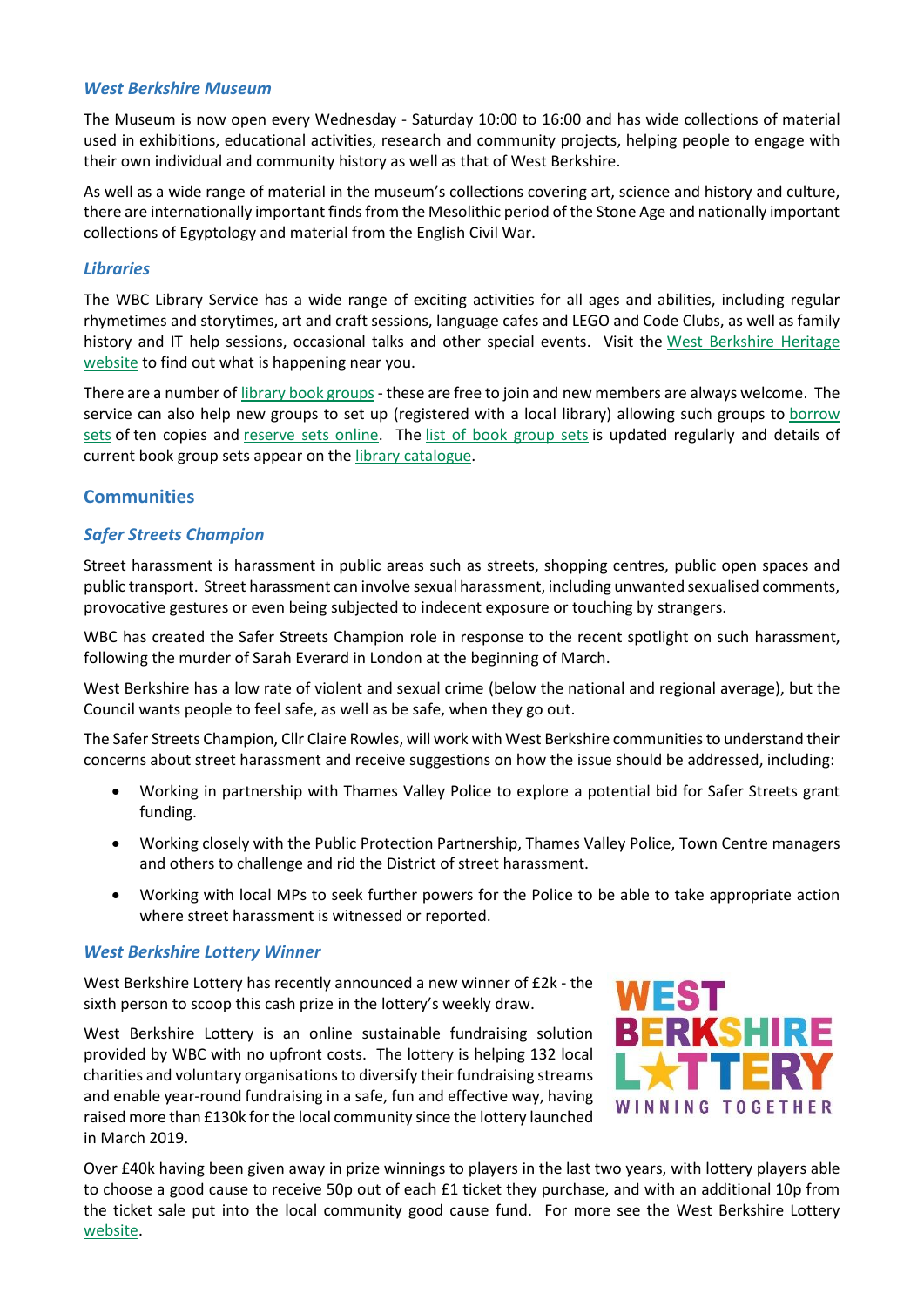# *Water Safety Partnership*

WBC, Thames Valley Police, the Canal & River Trust, the Royal Berkshire Fire and Rescue Service, South Central Ambulance Service and the NHS have come together to work on a Water Safety Partnership in West Berkshire.

The aim of the partnership is to work closely together to improve the safety of the waterway through the district for residents and visitors using the canals and rivers. It will also look at addressing the broad issues of water safety and river usage, working to raise awareness of the risks of waterways amongst communities most at risk and engaging with the public, private and voluntary sectors with responsibility for waterways.

# *Communications Channels*

As always a reminder that as well as Twitter there are also a number of Facebook pages which the Council uses, for example:

- West Berkshire Council;
- West Berkshire Community Support Hub Group;
- West Berkshire Libraries.

The WBC website also contains more about the CSH and useful information for residents and businesses:

| Residents                 | https://info.westberks.gov.uk/coronavirus-residents    |
|---------------------------|--------------------------------------------------------|
| <b>Business</b>           | https://info.westberks.gov.uk/coronavirus-business     |
| Community hub             | https://info.westberks.gov.uk/coronavirus-communityhub |
| <b>Broadcast meetings</b> | West Berkshire Council YouTube Channel                 |

Linked to all of these initiatives is the WBC Customer Service telephone line: 01635 551111.

# *WBC news direct to inboxes*

Another reminder that WBC has launched a new email subscription service to make it easier for residents to receive news and information about council services.

Residents can [sign up](https://public.govdelivery.com/accounts/UKWESTBC/subscriber/new?qsp=CODE_RED) to receive information on a range of topics - from general news to specific updates on Covid-19, the environment, waste and recycling and business news.

It's easy to subscribe - simply fill in your email address and select the topics you would like to hear more about. You can manage your preferences at any time through the link above or by following links in the emails you receive.



# **Other Matters**

# **Superfast Broadband**

Work to connect more than 14,000 homes and businesses in West Berkshire to Superfast Broadband has now finished.

Since work began in 2015, WBC's partner Gigaclear has laid more than 435 miles (700km) of broadband fibre cables across rural West Berkshire thanks to a £1.8 million investment from the government, connecting both commercial and residential properties to its full-fibre gigabit capable network with coverage now at 98%.

The fact that the majority of West Berkshire residents and businesses in rural areas are now receiving superfast broadband means that Superfast Berkshire has put the district into the top tier of Ultra-fast Broadband coverage, behind only parts of London and Bournemouth.

# **Working and living in West Berkshire**

WBC has a wide variety of interesting full and part-time roles advertised [West Berkshire Council -](https://jobs.westberks.gov.uk/index.aspx?articleid=31561) Jobs.